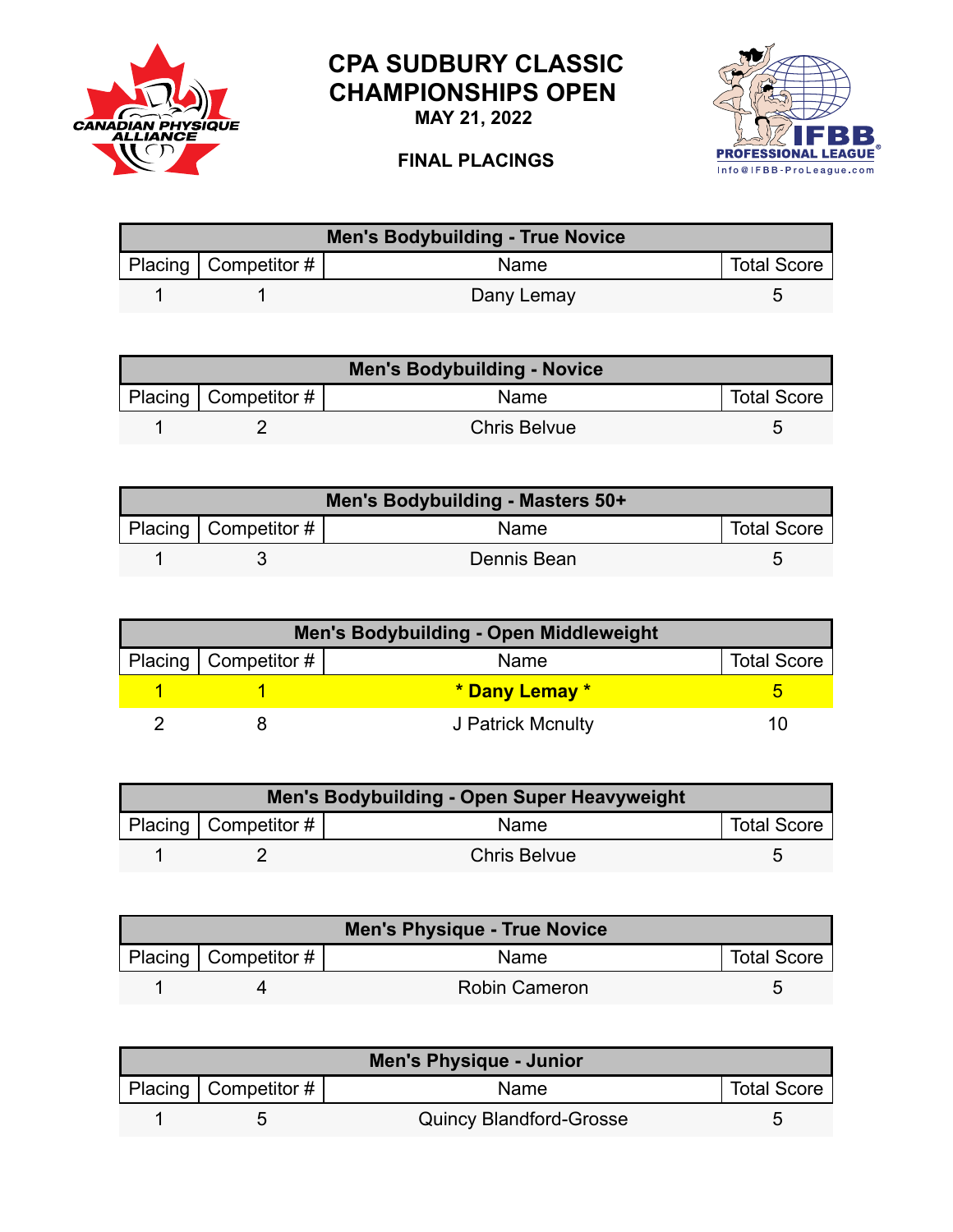| Men's Physique - Masters 40+ |                        |              |                    |  |
|------------------------------|------------------------|--------------|--------------------|--|
|                              | Placing   Competitor # | Name         | <b>Total Score</b> |  |
|                              |                        | Aziz Lichani |                    |  |

| Men's Physique - Open Class A |                        |              |                    |  |
|-------------------------------|------------------------|--------------|--------------------|--|
|                               | Placing   Competitor # | <b>Name</b>  | <b>Total Score</b> |  |
|                               |                        | * Jun Bang * |                    |  |

| <b>Men's Physique - Open Class B</b> |                              |                                |                    |  |
|--------------------------------------|------------------------------|--------------------------------|--------------------|--|
|                                      | Placing $\vert$ Competitor # | Name                           | <b>Total Score</b> |  |
|                                      |                              | <b>Quincy Blandford-Grosse</b> |                    |  |
|                                      | 31                           | Jaydon Lozier                  | 10                 |  |
|                                      |                              | <b>Robin Cameron</b>           | 15                 |  |

| Men's Physique - Open Class C |                          |                   |                    |  |
|-------------------------------|--------------------------|-------------------|--------------------|--|
|                               | Placing   Competitor $#$ | Name              | <b>Total Score</b> |  |
|                               |                          | Aziz Lichani      |                    |  |
|                               |                          | J Patrick Mcnulty | I ( )              |  |

| Women's Physique - Open Class A |                           |              |                    |  |
|---------------------------------|---------------------------|--------------|--------------------|--|
|                                 | Placing   Competitor $\#$ | <b>Name</b>  | <b>Total Score</b> |  |
|                                 |                           | Jessi Miller |                    |  |

|                        | Women's Figure - Masters 35+ A |                    |
|------------------------|--------------------------------|--------------------|
| Placing   Competitor # | <b>Name</b>                    | <b>Total Score</b> |
|                        | Laura Jackson                  |                    |

| Women's Figure - Open Class A |                                      |                  |                    |  |
|-------------------------------|--------------------------------------|------------------|--------------------|--|
|                               | Placing $\vert$ Competitor # $\vert$ | <b>Name</b>      | <b>Total Score</b> |  |
|                               |                                      | Jennifer Trennum |                    |  |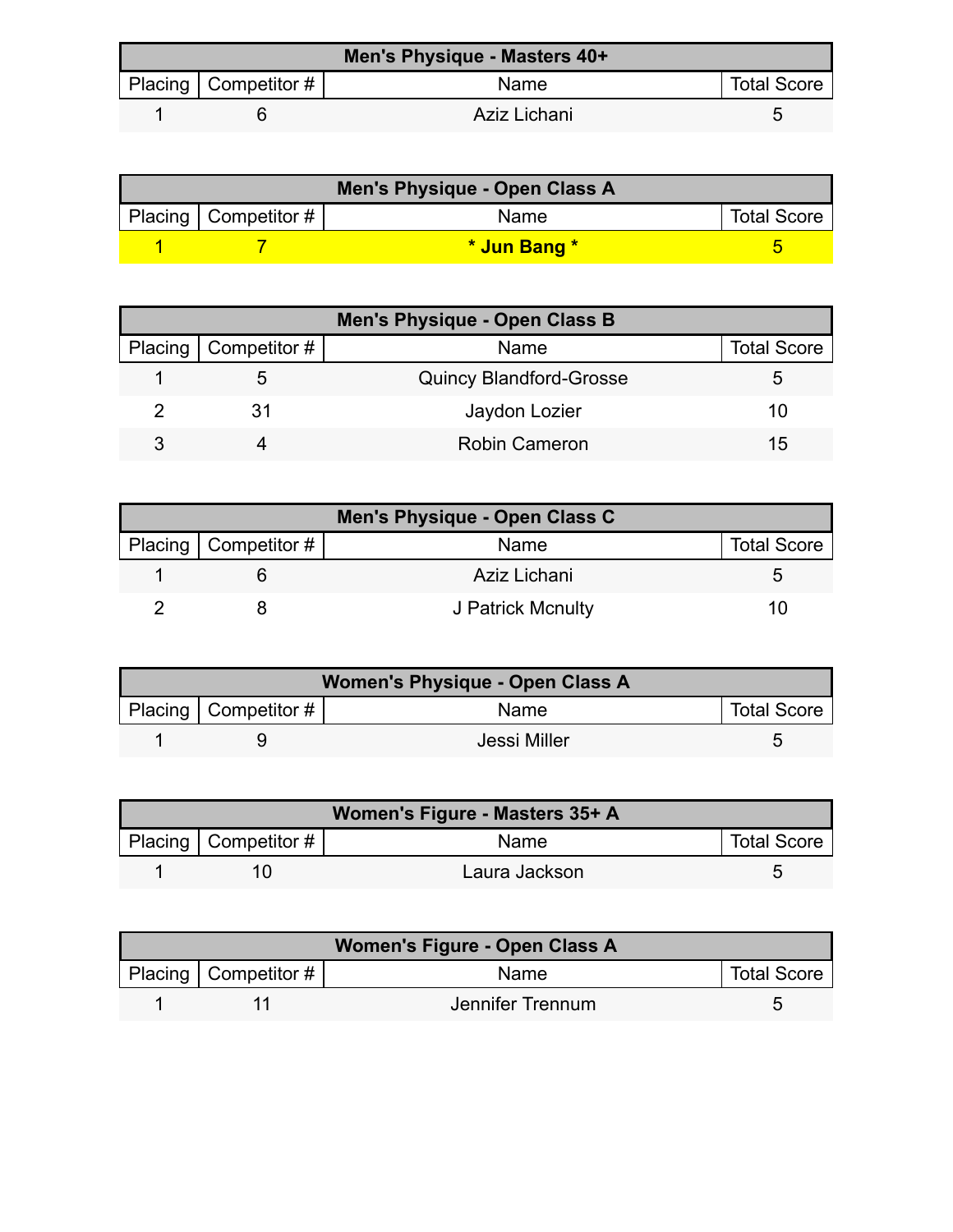| <b>Women's Figure - Open Class C</b> |                              |                   |                    |  |
|--------------------------------------|------------------------------|-------------------|--------------------|--|
|                                      | Placing $\vert$ Competitor # | Name              | <b>Total Score</b> |  |
|                                      |                              | * Laura Jackson * |                    |  |
|                                      | 29                           | Deanne Spencer    | 10                 |  |
|                                      |                              | Jessi Miller      | 15                 |  |

| Women's Bikini - Teenage |                          |             |                    |
|--------------------------|--------------------------|-------------|--------------------|
|                          | Placing   Competitor $#$ | <b>Name</b> | <b>Total Score</b> |
|                          |                          | Ella Cayen  |                    |

| <b>Women's Bikini - True Novice</b> |                        |                           |                    |  |
|-------------------------------------|------------------------|---------------------------|--------------------|--|
|                                     | Placing   Competitor # | Name                      | <b>Total Score</b> |  |
|                                     |                        | Jena Thorney              |                    |  |
|                                     | 12                     | Ella Cayen                |                    |  |
|                                     | 16                     | <b>Rina Marie Presley</b> | 14                 |  |

| <b>Women's Bikini - Novice</b> |                           |              |                    |
|--------------------------------|---------------------------|--------------|--------------------|
|                                | Placing   Competitor $\#$ | Name         | <b>Total Score</b> |
|                                |                           | Miia Mcgrath |                    |

| Women's Bikini - Masters 45+ |                            |               |                    |  |
|------------------------------|----------------------------|---------------|--------------------|--|
|                              | Placing   Competitor # $ $ | Name          | <b>Total Score</b> |  |
|                              |                            | Kristen Large |                    |  |

| Women's Bikini - Masters 35+ B |                           |                    |  |  |
|--------------------------------|---------------------------|--------------------|--|--|
| Placing   Competitor #         | Name                      | <b>Total Score</b> |  |  |
| 15                             | Kristen Large             |                    |  |  |
| ıĸ.                            | <b>Rina Marie Presley</b> |                    |  |  |

| Women's Bikini - Open Class B |                           |             |                    |  |
|-------------------------------|---------------------------|-------------|--------------------|--|
|                               | Placing   Competitor $\#$ | <b>Name</b> | <b>Total Score</b> |  |
|                               |                           | Ella Cayen  |                    |  |